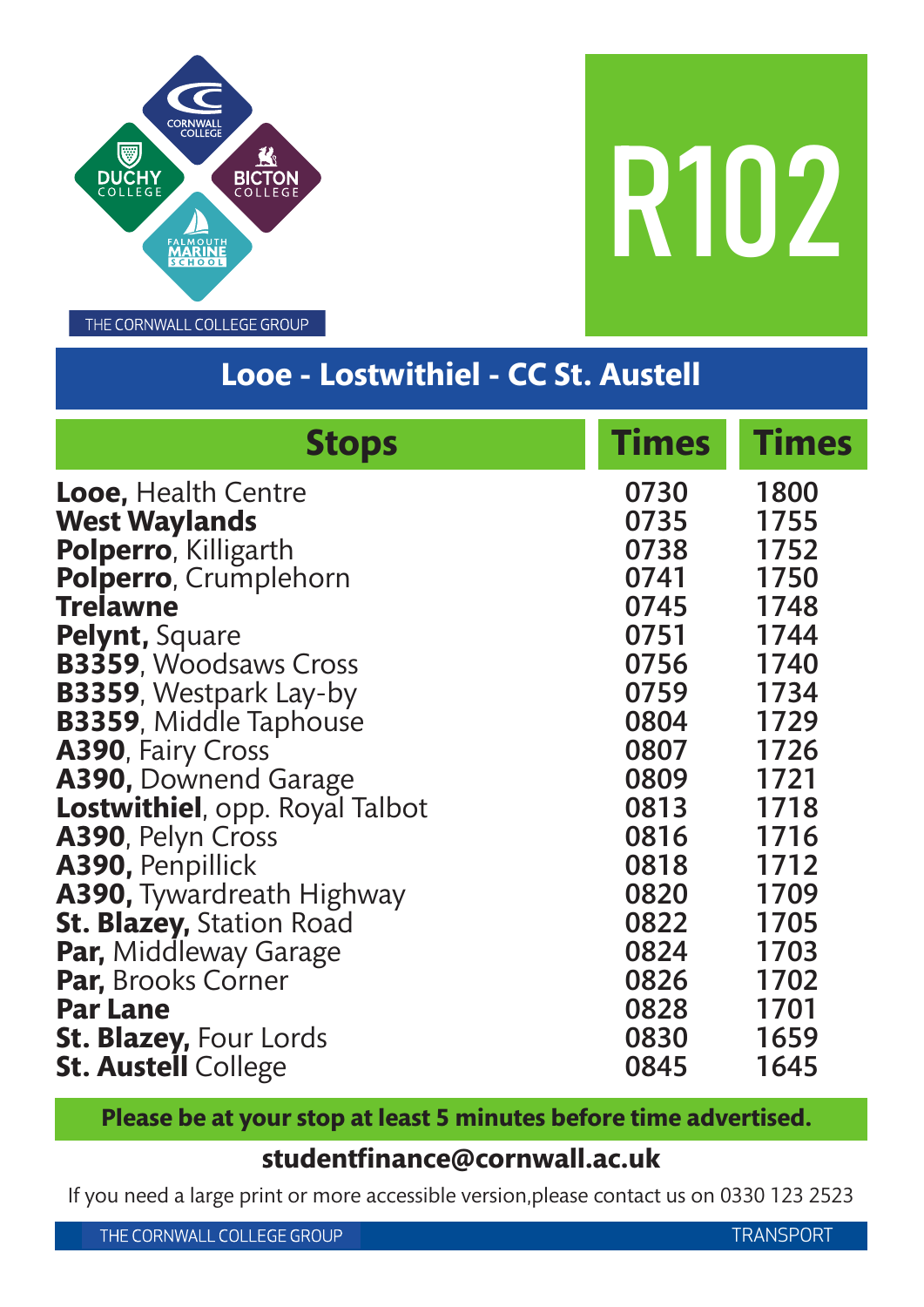

R114

THE CORNWALL COLLEGE GROUP

# **Tintagel - Wadebridge - CC St. Austell**

| <b>Stops</b>                           | <b>Times</b> | <b>Times</b> |
|----------------------------------------|--------------|--------------|
| <b>B3266, Camelford Station</b>        | 0640         | 1830         |
| <b>Waterpit Down</b>                   | 0657         | 1828         |
| <b>Boscastle, Bottreaux Surgery</b>    | 0705         | 1820         |
| <b>Trevalga</b>                        | 0707         | 1817         |
| <b>Trethevy</b>                        | 0708         | 1816         |
| <b>Holgabron Mill / Rocky Valley</b>   | 0710         | 1814         |
| <b>Tintagel, Methodist Church</b>      | 0713         | 1812         |
| <b>Trewarmett</b>                      | 0716         | 1809         |
| <b>Delabole, Playing Field</b>         | 0730         | 1755         |
| <b>Trewennan Tryger</b>                | 0732         | 1753         |
| <b>St. Teath, Post Office</b>          | 0735         | 1750         |
| Knightsmill / St Teath road junction   | 0738         | 1747         |
| <b>St Kew Highway, Filling Station</b> | 0745         | 1740         |
| <b>Wadebridge, Bus Station</b>         | 0800         | 1725         |
| <b>Sladesbridge</b>                    | 0803         | 1722         |
| <b>Washaway</b>                        | 0808         | 1717         |
| <b>Dunmere, Borough Arms</b>           | 0810         | 1715         |
| <b>Lanivet, Car Park</b>               | 0815         | 1710         |
| A391, Lockengate                       | 0820         | 1705         |
| A391, Bilberry Turn                    | 0822         | 1703         |
| <b>Bugle, Spar Shop</b>                | 0825         | 1700         |
| <b>B3374, Rescorla Turn</b>            | 0830         | 1655         |
| <b>Penwithick, stores</b>              | 0833         | 1652         |
| <b>St. Austell College</b>             | 0845         | 1645         |

**Please be at your stop at least 5 minutes before time advertised.**

#### **studentfinance@cornwall.ac.uk**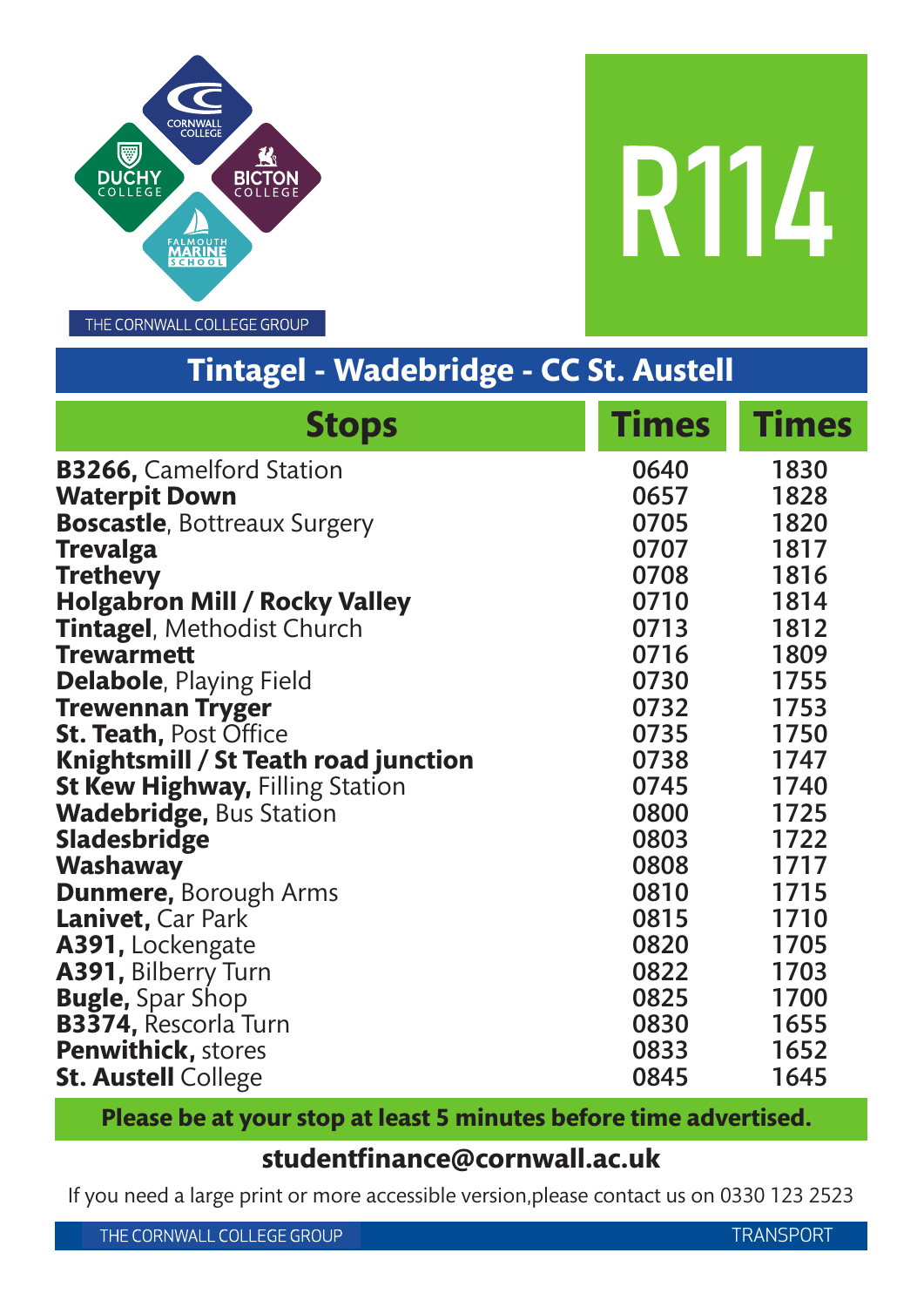

R169

## **Launceston - Roche - CC St. Austell**

| <b>Stops</b>                                | <b>Times</b> | <b>Times</b> |
|---------------------------------------------|--------------|--------------|
| <b>Kennards House</b>                       | 0733         | 1740         |
| Tregadillett, Bus Shelter                   | 0735         | 1742         |
| <b>Launceston, Westgate Street Car Park</b> | 0745         | 1750         |
| A30, Two Bridges                            | 0755         | 1735         |
| A30, Five Lanes Roundabout                  | 0755         | 1735         |
| A30, Bolventor                              | 0804         | 1726         |
| A30, Temple Lay-by                          | 0809         | 1721         |
| A30, Four Winds / Pound Conce               | 0813         | 1717         |
| <b>Victoria, Travelodge</b>                 | 0823         | 1707         |
| <b>Roche, Square</b>                        | 0825         | 1705         |
| Roche, Church                               | 0826         | 1704         |
| <b>Trezaise</b>                             | 0828         | 1702         |
| <b>Stenalees, Wheeler Higman Close</b>      | 0830         | 1700         |
| <b>St. Austell, College</b>                 | 0845         | 1645         |

**Please be at your stop at least 5 minutes before time advertised.**

### **studentfinance@cornwall.ac.uk**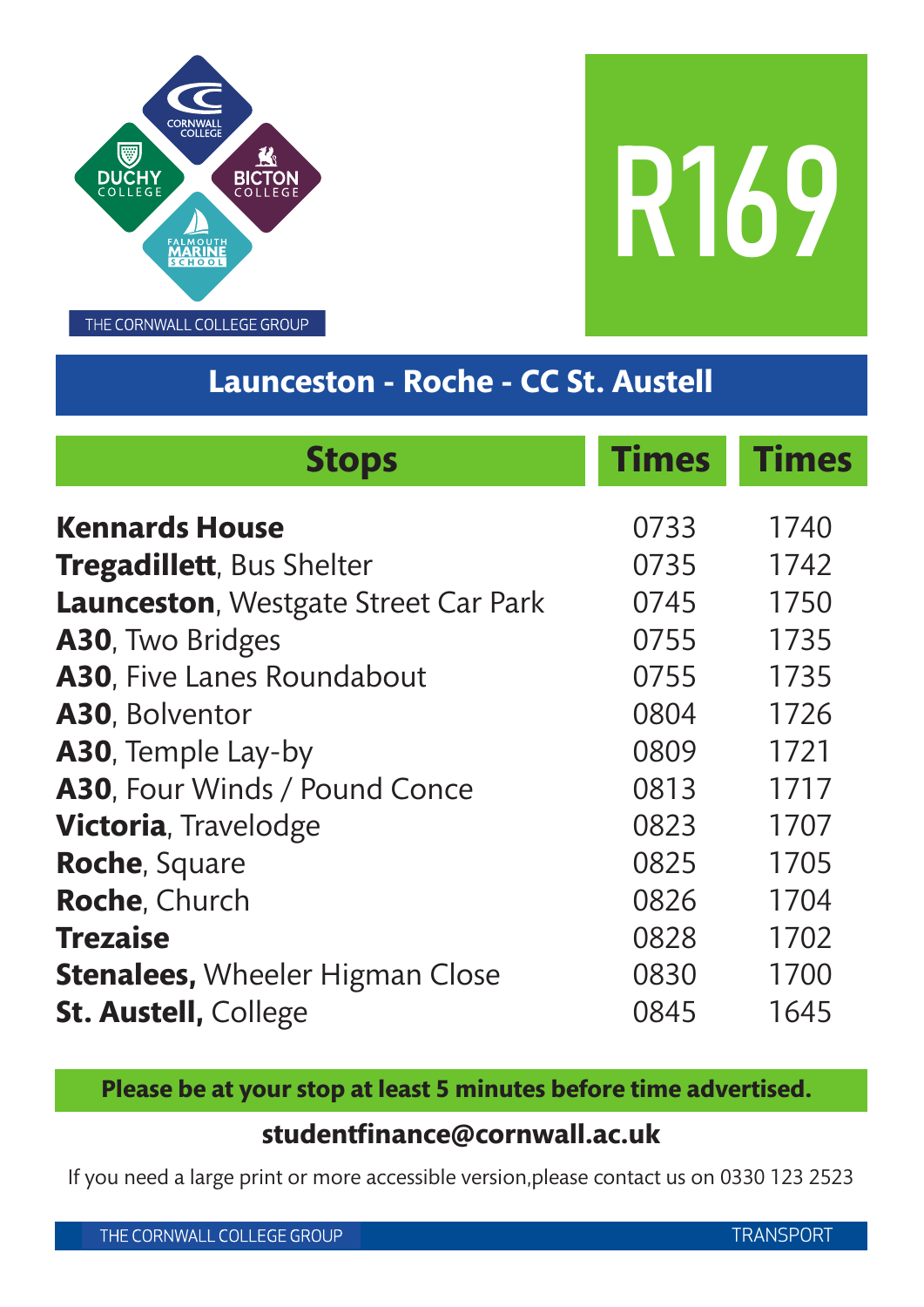

STA1

# **Bude - Camelford - CC St. Austell**

| <b>Stops</b>                              | <b>Times</b> | <b>Times</b> |
|-------------------------------------------|--------------|--------------|
| <b>Bude, The Strand Bus Stop</b>          | 0710         | 1815         |
| <b>Poundstock, Treskinnick Cross</b>      | 0719         | 1803         |
| <b>Wainhouse Corner, Pub Car Park</b>     | 0724         | 1758         |
| <b>Otterham Station, Cornwall Farmers</b> | 0729         | 1753         |
| <b>Camelford, Opp Car Park</b>            | 0739         | 1743         |
| Valley Truckle, Garage Lay-by             | 0744         | 1738         |
| St. Breward / St. Tudy Turn, Lay-by       | 0752         | 1728         |
| Longstone, Longstone View                 | 0755         | 1725         |
| Lanivet, Bus Shelter                      | 0810         | 1708         |
| <b>Minorca Lane, Bus Shelter</b>          | 0817         | 1702         |
| <b>Bugle, Opp Carnsmerry</b>              | 0820         | 1658         |
| <b>Stenalees, Stannary Road</b>           | 0824         | 1655         |
| <b>Cornwall College, St. Austell</b>      | 0845         | 1645         |

**Please be at your stop at least 5 minutes before time advertised.**

### **studentfinance@cornwall.ac.uk**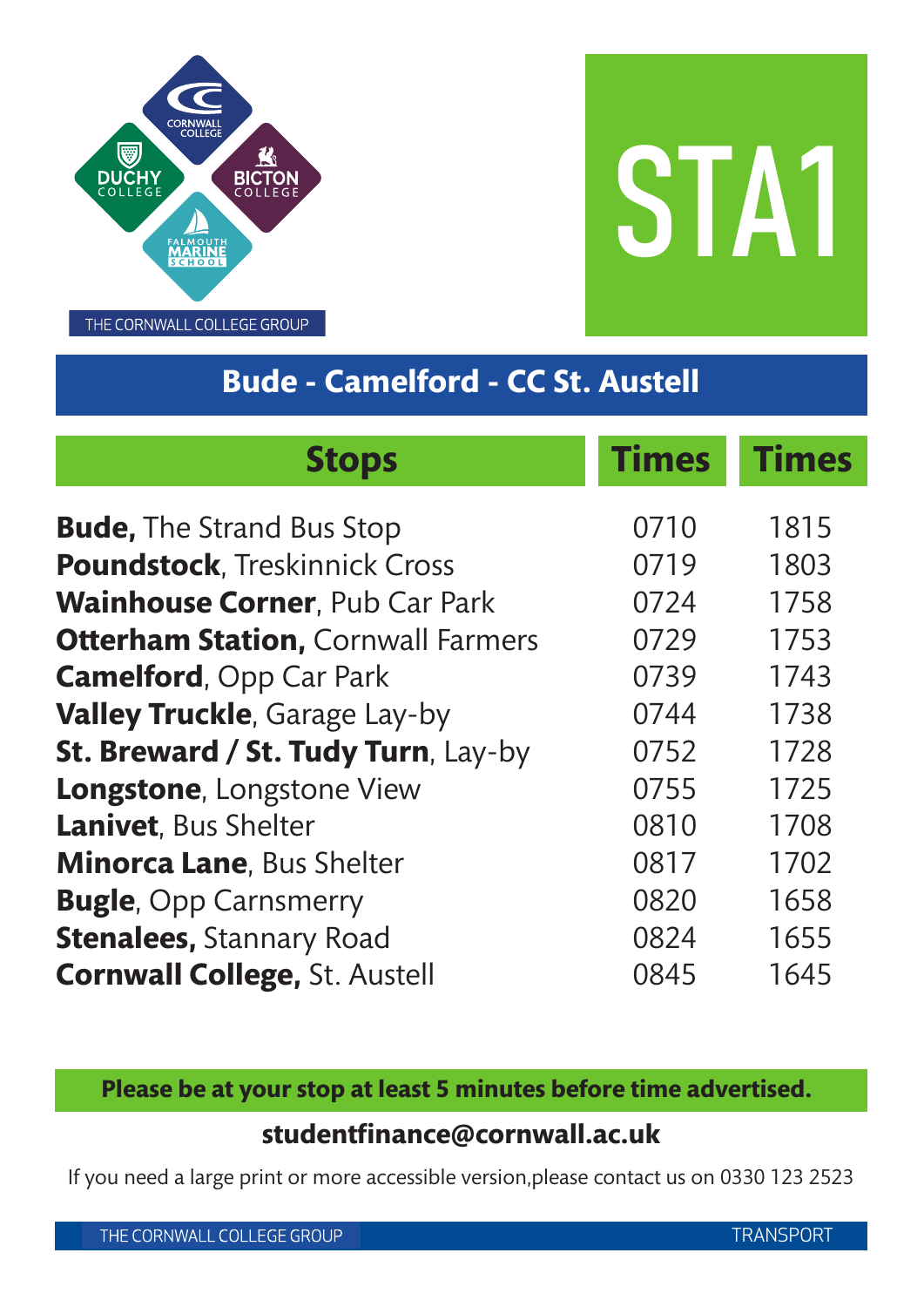



# **Bude - Camelford - CC St. Austell**

| <b>Stops</b>                           | <b>Times</b> | <b>Times</b> |
|----------------------------------------|--------------|--------------|
| <b>St. Budeaux, Square</b>             | 0655         | 1825         |
| <b>Callington, New Road</b>            | 0720         | 1801         |
| St. Ive, Church End                    | 0732         | 1751         |
| Liskeard, Main Post Office             | 0741         | 1741         |
| <b>Dobwalls, Institute Stop</b>        | 0748         | 1736         |
| Halfway House, Lay-by opp              | 0755         | 1729         |
| <b>Bodmin, Crematorium Stop</b>        | 0804         | 1720         |
| <b>Bodmin, Opp St. Petroc's Church</b> | 0809         | 1715         |
| <b>Bodmin, Opp St. Mary's Church</b>   | 0814         | 1710         |
| <b>Penwithick, Main Bus Stop</b>       | 0829         | 1655         |
| <b>Cornwall College, St. Austell</b>   | 0845         | 1645         |

**Please be at your stop at least 5 minutes before time advertised.**

### **studentfinance@cornwall.ac.uk**